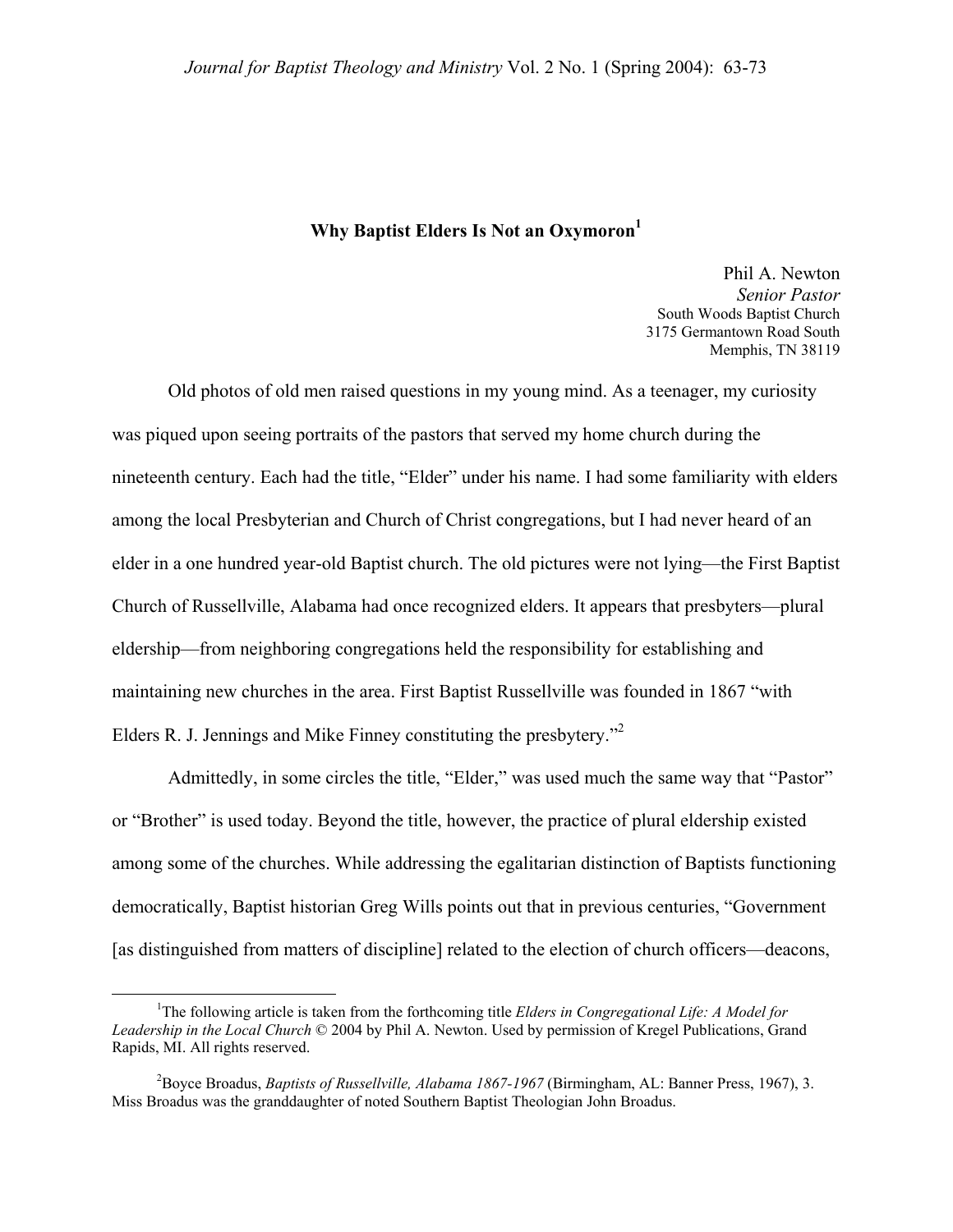elders, and pastors." He further explains, "Antebellum Baptists frequently called ordained ministers *elders*. Some churches also appointed "ruling" elders, who were not ordained ministers."<sup>[3](#page-1-0)</sup> In detailing the history of early Baptists of Tennessee, J. H. Grimes frequently refers to pastors as *elder.* He identifies Elder John Bond in Statesville as "only a licensed minister at this time, but was regularly ordained by Union Church AD 1820, by a presbytery consisting of Elders Joshua Lester and David Gordon." Bond subsequently served as pastor, but was called *elder* even before assuming the pastorate. Within Tennessee Baptist churches, Grimes further identifies plural eldership of men involved in pastoral leadership but not drawing a salary, and thus serving in what was termed, "lay elders."[4](#page-1-1)

David Tinsley, a prominent Baptist serving in Georgia in the late eighteenth century alongside Jesse Mercer's father, Silas Mercer, was ordained four times. "The first was to the office of a deacon, the second to that of a ruling elder, his third ordination was to the office of preaching the gospel, and in the fourth place he was ordained an evangelist by Col. Samuel Harris, while he officiated in the dignified character of the Apostle of Virginia."[5](#page-1-2) The first two of these offices represented non-paid, non-staff positions in the local church, placing Tinsley as

<span id="page-1-0"></span> <sup>3</sup> <sup>3</sup>Gregory A. Wills, *Democratic Religion: Freedom, Authority, and Church Discipline in the Baptist South, 1785-1900* (New York: Oxford University Press, 1997), 51, 155 n. 4. He derives this conclusion from several eighteenth and nineteenth century historical records of Baptists in Georgia.

<span id="page-1-1"></span><sup>4</sup> J. H. Grimes, *History of Middle Tennessee Baptists* (Nashville: Baptist and Reflector, 1902), 158. Admittedly, the terms "ruling elders" and "lay elders" are not New Testament titles. However, the distinction in these titles resembles some of the common titles used in modern churches, e.g., *senior* pastor, *associate* pastor, pastor of *education*, and *executive* pastor. All are considered to be serving in pastoral roles but not all have the same function within the local church setting. The adjective qualifies the role just as it has done with the *ruling* elder and *lay* elder titles. I am indebted to Dr. Daniel Akin for raising questions about this important historical distinction (personal correspondence, July 24, 2003).

<span id="page-1-2"></span><sup>5</sup> David Benedict, *General History of the Baptist Denomination in America and Other Parts of the World* (Boston: Manning & Loring, 1813), 176.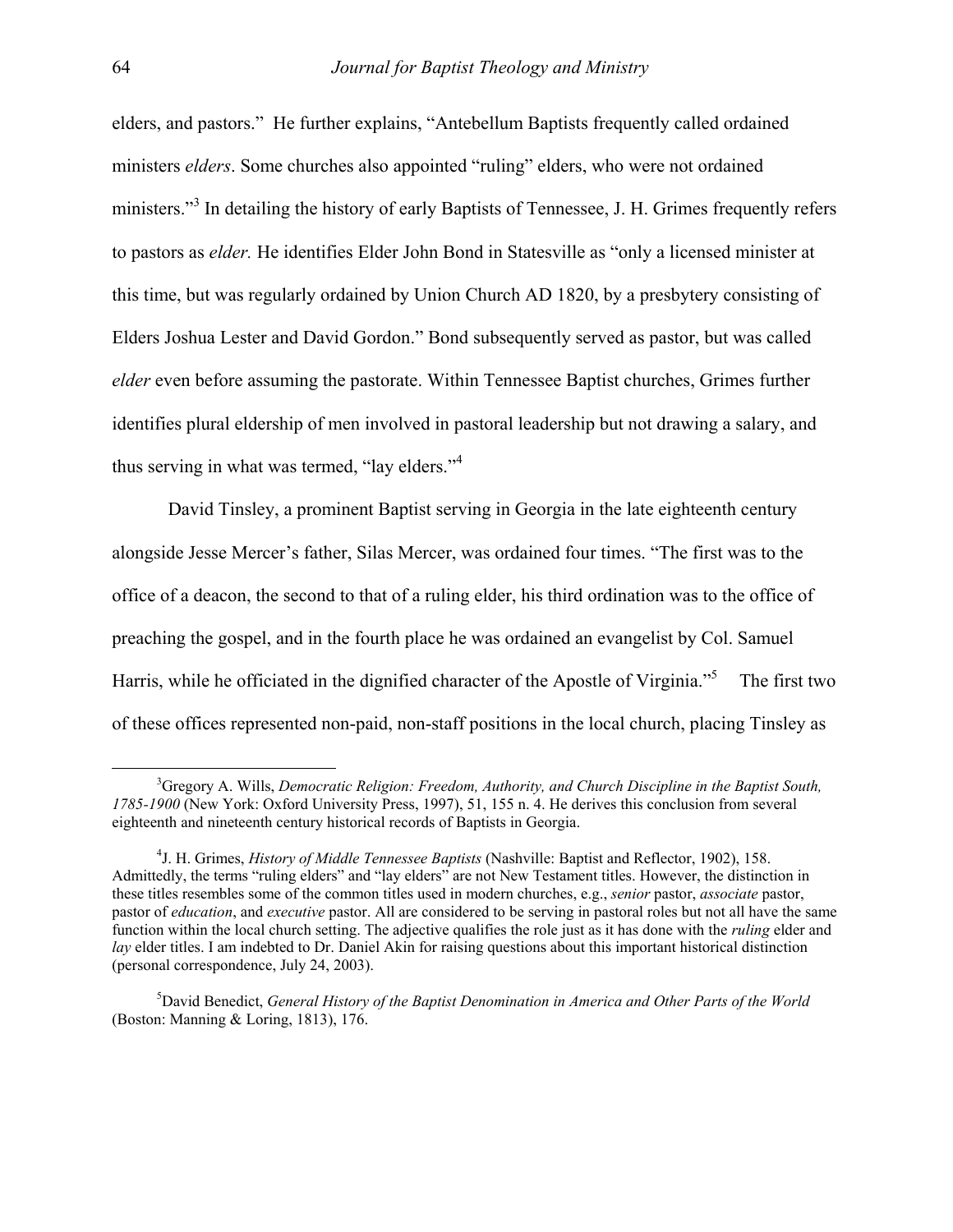part of the plural eldership in his church. His service with Silas Mercer demonstrates the prominence given to plural eldership by a noted leader among Baptists.<sup>[6](#page-2-0)</sup>

*Minutes of the Philadelphia Baptist Association 1707-1807*, notably the leading association of Baptists in the Colonial period, gives ample evidence of plural eldership. In 1738, a question before the association sought to determine whether a ruling elder that had been set apart by the laying on of hands, and "should afterwards be called by the church, by reason of his gifts, to the word and doctrine [i.e., as pastor], must be again ordained by imposition of hands." The answer was simple, "Resolved in the affirmative.["7](#page-2-1) A cursory reading of the *Minutes* clearly proves the commonality of plural eldership among eighteenth century Baptists in the Northeast. Recognizing a distinction between ruling elders and those ministering the Word appears to have been the norm in the Philadelphia Association; ordination of ruling elders was left to the discretion of the individual churches.<sup>[8](#page-2-2)</sup> Plurality was clearly their practice.

In the South, some Baptists of the eighteenth and nineteenth century had plural eldership. "It was sometimes a formal recognition of the ordained ministers, the elders of their membership," writes Wills. "These elders assisted the pastor as necessary in preaching and administering baptism and the Lord's Supper. They were leaders of the congregation by their wisdom, piety, knowledge, and experience. Such churches recognized the gifts and calling of all

<span id="page-2-0"></span> <sup>6</sup> Greg Wills, *Democratic Religion*, 31, identifies Silas Mercer in Georgia and Isaac Backus of Massachusetts as "Revolutionary War-era leaders" among Baptists. So Tinsley's service in plural eldership took place within a prominent church.

<span id="page-2-1"></span><sup>7</sup> A. D. Gillette, Editor, *Minutes of the Philadelphia Baptist Association 1707 to 1807, Being the First One Hundred Years of its Existence* (Springfield, MO: Particular Baptist Press, 2002, reprinted from the 1851 edition), 39.

<span id="page-2-2"></span><sup>8</sup> Gillette, 102.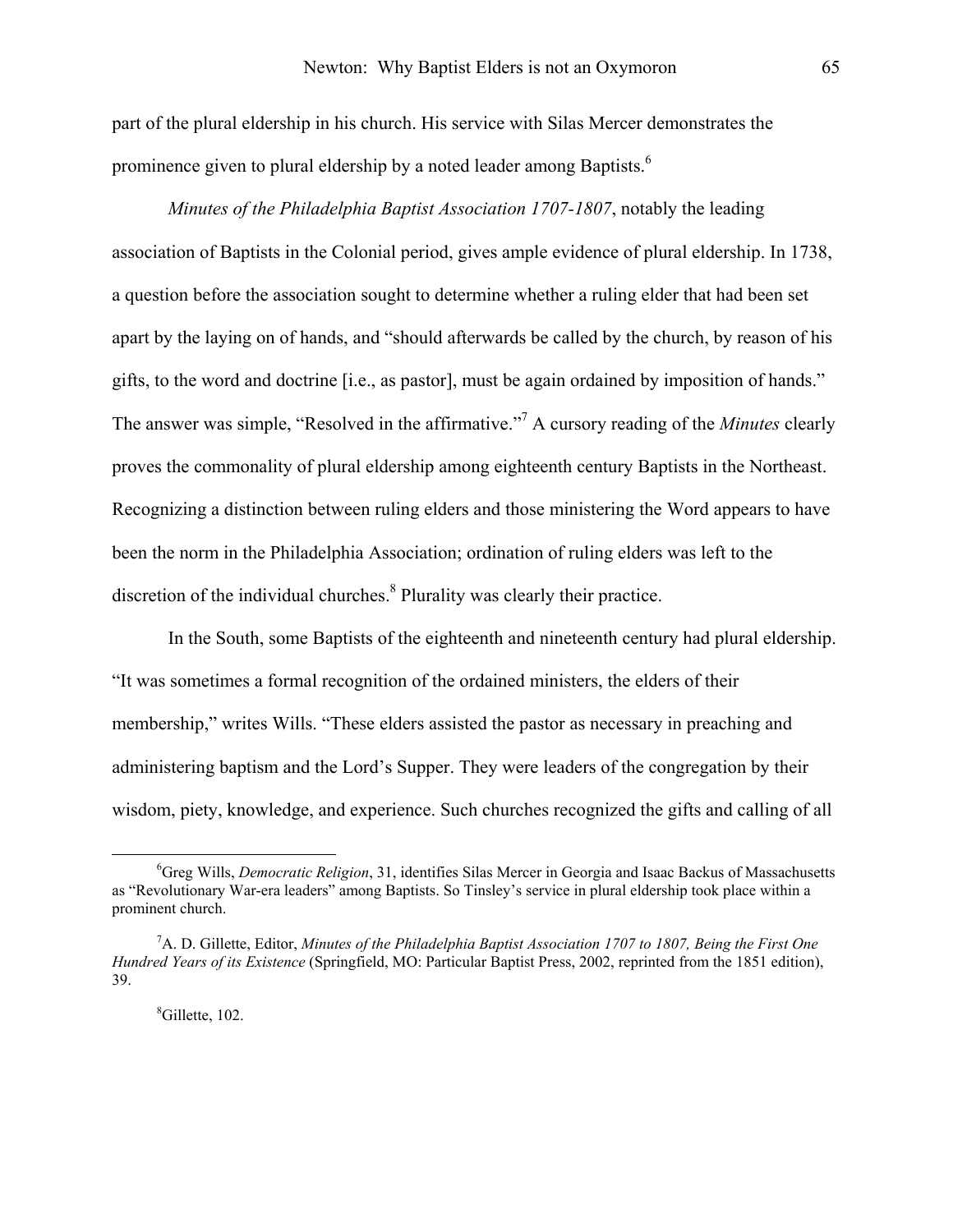elders among them."<sup>[9](#page-3-0)</sup> It is at this point we find that many Baptists made a distinction between ruling elders and teaching elders. Ruling elders focused on the administrative and governing issues of church life while the teaching elders exercised pastoral responsibilities, including administering the ordinances. The title of ruling elders eventually faded in active church life by 1820 due to the Baptist distinctive of ecclesiastical authority residing in the congregation. Some considered that the pastor and deacons constituted the eldership. Not all agreed, including the first president of the Southern Baptist Convention, W.B. Johnson, who "taught that Christ strictly required each church to have plural eldership," which implied a distinction between plural eldership and plural diaconate.<sup>[10](#page-3-1)</sup>

The place of elders in Baptist life did not begin in America. Plural eldership was common in England during the seventeenth and eighteenth centuries. A. C. Underwood notes several examples of lay elders<sup>11</sup> as part of the plurality of elders in local English Baptist churches. He demonstrates that early Baptists not only recognized elder plurality but also distinguished their functions within local churches. He mentions the seventeenth century Broadmead Church in Bristol that had a pastor, ruling elders, deacons and deaconesses (who were presumably widows supported by the largesse of a ruling elder).<sup>12</sup>

<span id="page-3-0"></span> $\frac{1}{\sqrt{9}}$  $\degree$ Greg Wills, "The Church: Baptists and Their Churches in the Eighteenth and Nineteenth Centuries," in Mark Dever, editor, *Polity: Biblical Arguments on How to Conduct Church Life* (Washington, DC: Center for Church Reform, 2001), 33-34.

<span id="page-3-2"></span><span id="page-3-1"></span> $10$ Ibid. 5. Wills summarizes Johnson's view.

 $11$ My use of "lay elders" by way of explaining the historical practice of plural eldership is not an endorsement of the term for modern usage. A better distinction, when necessary for explanation, might be "non-staff elders" serving with the elders that constitute the church staff. This assumes that, unlike staff elders, the non-staff elders receive no compensation from the church for their service.

<span id="page-3-3"></span><sup>12</sup>A. C. Underwood, *A History of the English Baptists* (London: The Carey Kingsgate Press Limited, 1947), 130-131.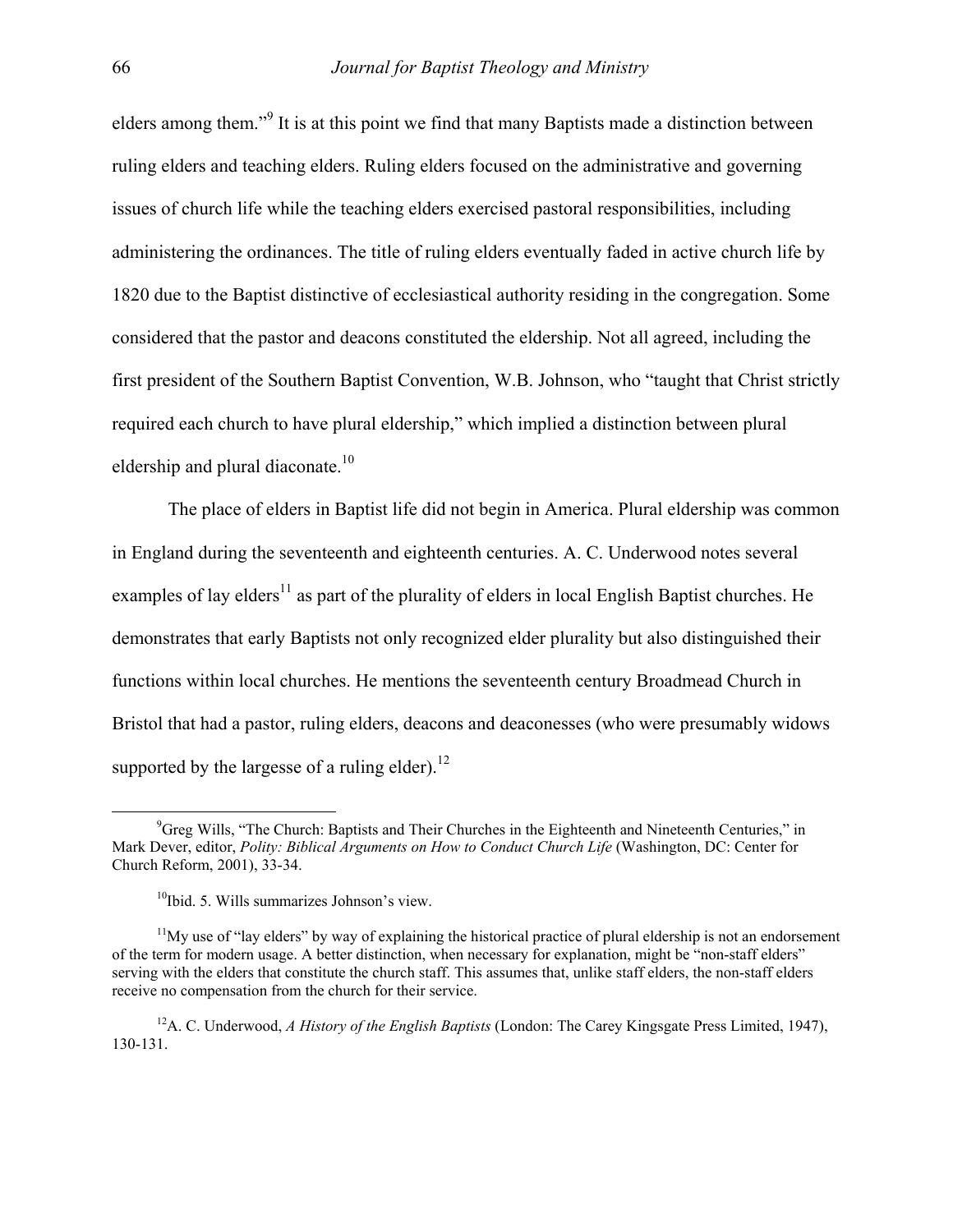Baptist eldership in England differed from Presbyterian eldership. Early Baptists "recoiled at the prospect" of elders in one church functioning as elders in another, hence the idea of a synod or presbytery outside of the local church would be unheard of among them due to the congregational perspective concerning the weight of authority placed in the local congregation. The only exception appears to be when they helped in ordaining officers or administering the ordinances upon approval of the local church. These functioned as ministers of the gospel but without pastoral authority in the local church.<sup>13</sup> Unlike Presbyterians, most of the English Baptists of this era rejected the idea of "ruling elders." In Devonshire Square Church in London where William Kiffin was pastor, they recognized "a parity within the eldership;" that is, each elder shared responsibility and authority within the church. Quoting from primary sources, James Renihan illustrates, "At Kensworth, Bedfordshire, in 1688, three men were chosen jointly and equally to officiate in the room of [the deceased pastor] Brother Hayward in breaking bread, and other administration of ordinances, and the church did at the same time agree to provide and mainetane [sic] all at there one charge."<sup>14</sup> The renowned Benjamin Keach rejected the idea of ruling elders as a distinct position but allowed that the church might "choose some able and discreet Brethren to be *Helps* in *Government*," presumably either as a separate alliance or more likely as members of plural eldership.<sup>15</sup> Renihan points out, "that at least a small number of the churches made a distinction between teaching and ruling elders." In such cases, "The pastor was the "chiefe [sic] of ye Elders of ye Church," while the ruling elders shared with him its

<span id="page-4-2"></span> $15$ Renihan 202.

<span id="page-4-0"></span> <sup>13</sup>James M. Renihan, *The Practical Ecclesiology of the English Particular Baptists, 1675-1705: The Doctrine of the Church in the Second London Baptist Confession as Implemented in the Subscribing Churches* (Ph.D. diss., Trinity Evangelical Divinity School, 1997), 196.

<span id="page-4-1"></span> $14$ Renihan, 201.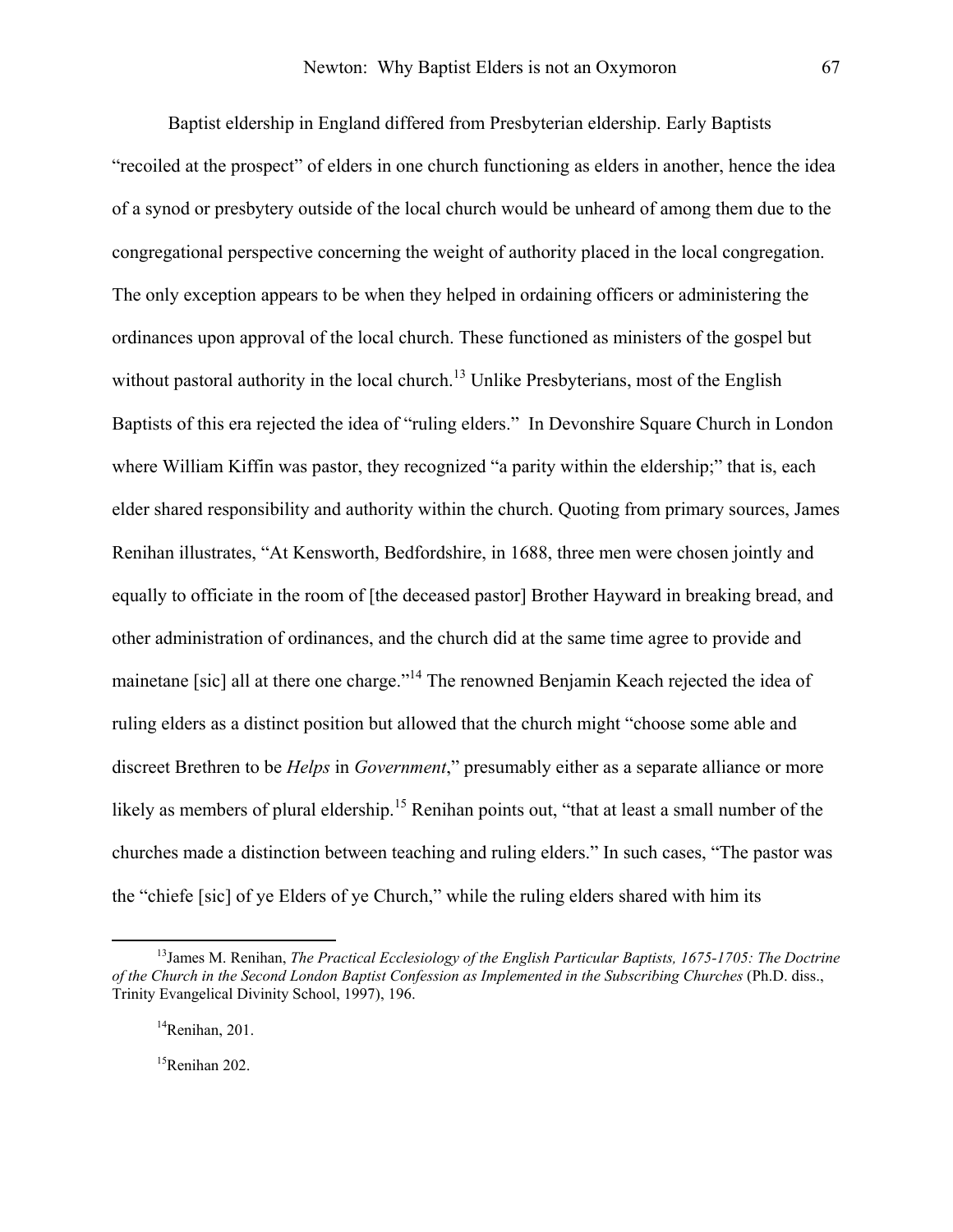oversight.[16 C](#page-5-0)ertainly not all of the English Baptist churches of this era followed elder plurality but "the majority of the Particular Baptists were committed to a plurality and parity of elders in their churches," believing plural eldership "necessary for a completed church.["17](#page-5-1)

Elders were never to lord their position over their churches. They were "stewards responsible to their Master, and servants to their people." Their duties, according to Nehemiah Coxe in a 1681 ordination sermon, were "prayer (leading worship), preaching and the exercise of discipline; and the private duties as visiting the flock, encouraging, exhorting and rebuking them."[18](#page-5-2) Hanserd Knollys, another of the remarkable leaders among English Baptists of the seventeenth century, described the duties of plural eldership.

The Office of a *Pastor, Bishop,* and *Presbyter,* or *Elder* in the Church of God, is to take the Charge, Oversight, and Care of those Souls in which the Lord Jesus Christ hath committed to them, to feed the Flock of God; to watch for their Souls, to Rule, Guide and Govern them... according to the laws, Constitutions and ordinances of the Gospel.<sup>19</sup>

Confessional documents and statements on church polity among early Baptists in

England and the United States substantiate the practice of plural eldership. The London

Confession of 1644 affirmed,

That being thus joyned [sic], every Church has power given them from Christ for their better well-being, to choose to themselves meet persons into the office of Pastors, Teachers, Elders, Deacons, being qualified according to the Word, as those which Christ has appointed in his Testament, for the feeding, governing, serving, and building up of his Church, and that none other have power to impose them, either these or any other.<sup>20</sup>

<span id="page-5-4"></span>Similar to the London Confession of Baptists, the 1658 Savoy Declaration, the

Congregationalist confession that contained much of the substance of later Baptist confessions,

<span id="page-5-0"></span> $16$ Renihan, 203.

<span id="page-5-1"></span> $17$ Renihan, 205.

<span id="page-5-2"></span><sup>&</sup>lt;sup>18</sup>Renihan, 210, summarizing Coxe's comments.

<span id="page-5-3"></span><sup>19</sup>Renihan, 210, quoting Knollys' work, *The Word that Now is*, 52.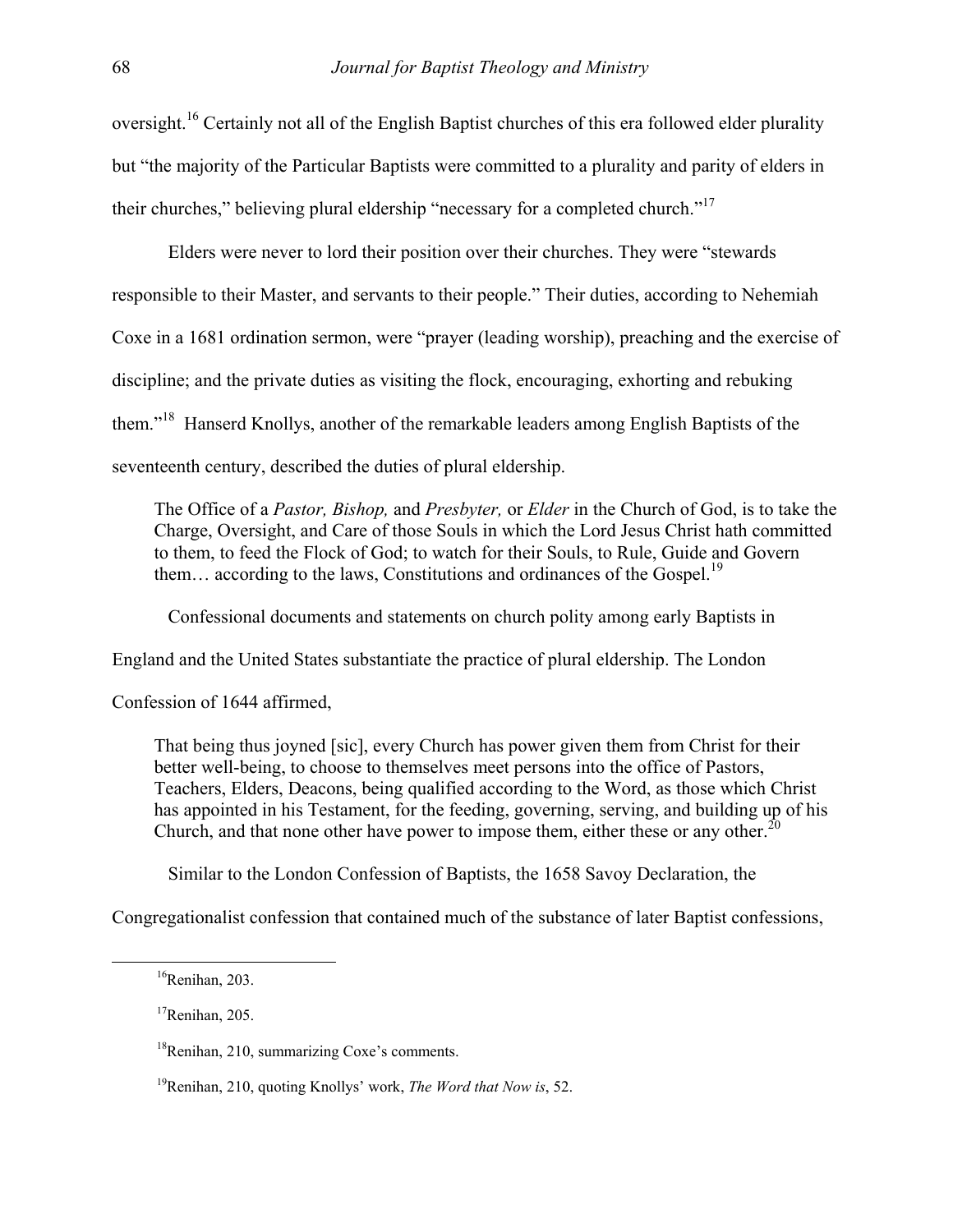identifies "Pastors, Teachers, Elders, and Deacons" as "the officers appointed by Christ to be chosen and set apart by the Church." The Baptist Confession of 1688 (the Philadelphia Confession) follows the language of the Savoy Declaration with a change only in the offices identified as "bishops or elders and deacons." The New Hampshire Confession of 1833, the foundational document for Southern Baptist's 1925 *Baptist Faith and Message*, identifies the local church's only scriptural officers as "Bishops, or Pastors, and Deacons, whose qualifications, claims, and duties are defined in the Epistles to Timothy and Titus."<sup>21</sup> The Abstract of Principles (1858), the confession still used at the Southern Baptist Theological Seminary, stated, "The regular officers of a Church are Bishops or Elders, and Deacons." While the 1925 *Baptist Faith and Message* of Southern Baptists identifies the office of elders, both the 1963 and 2000 *Baptist Faith and Message* revisions eliminate the titles bishop and elder, opting for "its Scriptural officers are pastors and deacons." The change demonstrates how plural eldership fell out of use in Baptist thought during the early to mid-twentieth century, even though commonly practiced in many churches for over two centuries. $^{22}$  $^{22}$  $^{22}$ 

Admittedly, the confessional statements are somewhat vague, allowing those who affirmed elder plurality and those objecting to it to fit into the confessional framework. Certainly

 <sup>20</sup>John Piper, *Biblical Eldership: Shepherd the Flock of God Among You*  [\(www.desiringgod.org/library/tbi/bib\\_eldership.html](http://www.desiringgod.org/library/tbi/bib_eldership.html), n.d.), Appendix 1.

<span id="page-6-0"></span><sup>21</sup>Philip Schaff, ed., *The Creeds of Christendom with a History and Critical Notes: The Evangelical Protestant Creeds with Translations*, vol. III, rev. David Schaff (Grand Rapids: Baker Books, reprinted 1993, sixth edition), 725, 739, 747.

<span id="page-6-1"></span><sup>&</sup>lt;sup>22</sup>Paul Burleson, in a sermon, "An Historical Study of Baptist Elders—1 Peter 5:14," at Trinity Baptist Church in Norman, OK ([http://www.hhbc.com/webpages/baptist1.htm\)](http://www.hhbc.com/webpages/baptist1.htm), 2, offers three reasons for the decline of elders in Baptist life in the late 1800's to 1900's. First, in the expansion of Baptist churches into the west, the single pastor/church planter often served as a circuit riding minister, handling the bulk of church duties with plural eldership fading in the process. Presumably, qualified male leadership was scarce in the early days. Second, the rise of Landmarkism, with its emphasis on "democratic rule with no elder rule" had profound influence on Southern Baptist life and practice. Third, "the rise of the Campbelites," now called the Church of Christ, who "used the word elder exclusively," caused Baptists to react and throw out the name elder, using only the word pastor for those involved in church ministry and leadership.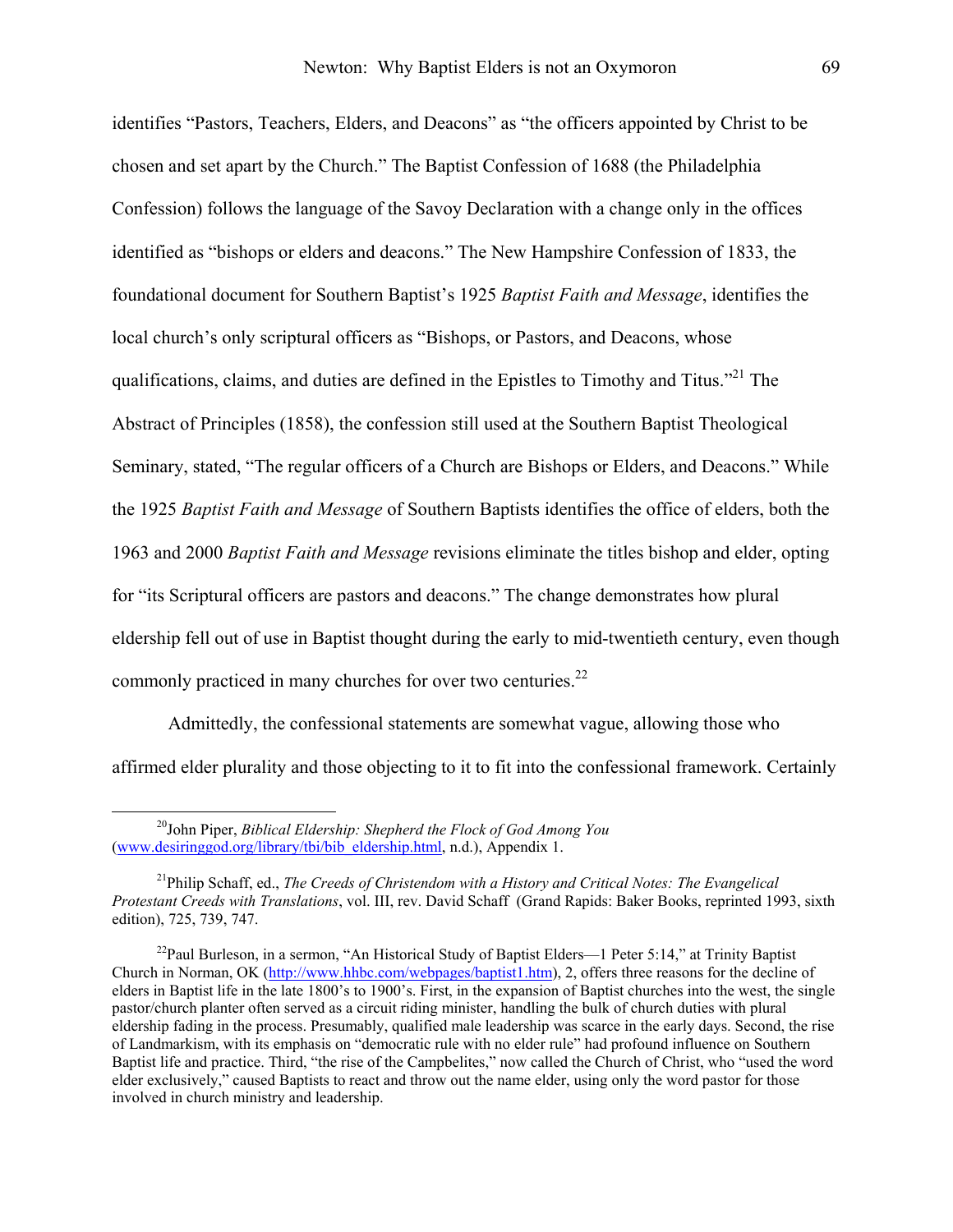not all of the English Baptist and Colonial Baptist churches practiced plural eldership. By some accounts, only a minority did so. Yet the presence of plural eldership among notable leaders and strong churches contradicts the notion that eldership is an anomaly among Baptists. Modern Baptists seeking to embrace plural eldership have a good heritage as a foundation.<sup>23</sup>

This heritage radiates clearly through some of the polity documents of earlier Baptists. Benjamin Griffith in "A Short Treatise Concerning a True and Orderly Gospel Church" (1743) clearly taught elder plurality, pointing to ruling elders as those gifted "to assist the pastor or teacher in the government of the church." He further explained, "The works of teaching and ruling belong both to the pastor; but in case he be unable; or the work of ruling too great for him, God hath provided such for his assistance, and they are called ruling elders." His whole idea was that such elders were to come alongside the pastor who labors at the ministry of the Word, strengthening his hands for the demands of Christian ministry. In this sense, Griffith insists on the practicality of employing a plurality of elders "in easing the pastor or teacher, and keeping up the honor of the ministry."<sup>[24](#page-7-1)</sup>

As one of the founders of the Southern Baptist Convention, and its first denominational president, W. B. Johnson left a legacy of biblical fidelity and passion for the gospel. His work on church polity, "The Gospel Developed through the Government and Order of the Churches of Jesus Christ" (1846) remains trustworthy in encouraging Baptist churches to faithfulness to the Word of God. After outlining the biblical evidence of plural eldership in the first century churches, Johnson explained that each elder (or "bishop" as he called them, though he preferred

<span id="page-7-0"></span><sup>&</sup>lt;sup>23</sup>I am indebted to Shawn Wright, assistant professor of church history at the Southern Baptist Theological Seminary in Louisville, Kentucky, for research and comments that helped to clarify this point (personal correspondence January 24, 2003).

<span id="page-7-1"></span><sup>24</sup>Dever, *Polity*, 98.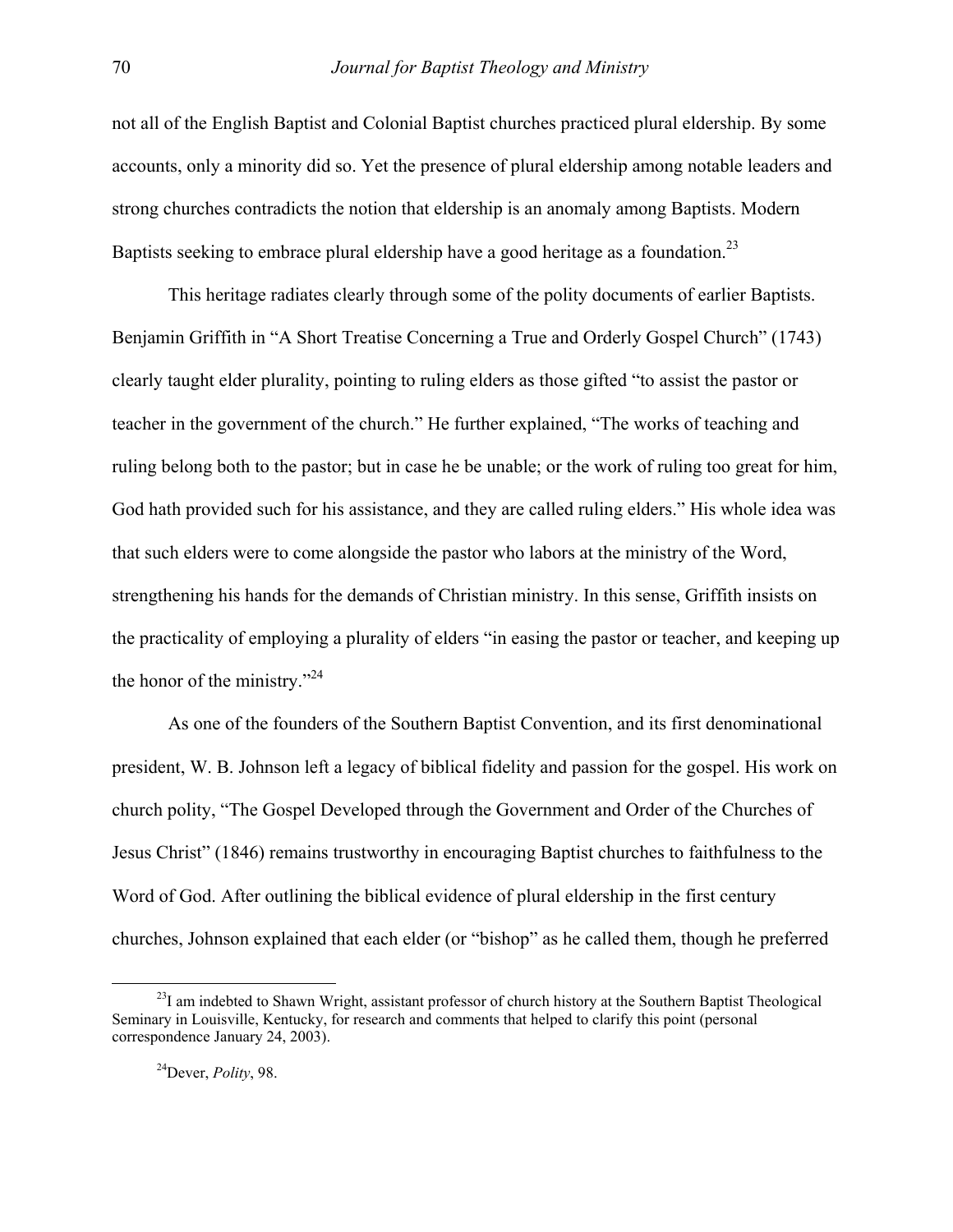the term "overseer") brought "a particular talent" to the needs of the church. He added, "The importance and necessity of a bishopric for each church, embodying gifts for various services, is thus most obvious for the accomplishment of one of the great ends for which Christ came into the world, and for which, when he ascended up on high, he received gifts for men" (i.e., the purpose of ministry as outlined in Eph. 4:12-16). Each elder brings a different set of gifts and abilities to the mixture in a plurality so that the whole body profits by this sharing together in ministry. Explaining the benefit of more minds thinking together upon the complexities of ministry he states, "A plurality in the bishopric is of great importance for mutual counsel and aid, that the government and edification of the flock may be promoted in the best manner."[25 I](#page-8-0)n reviewing the Scriptural teaching on elders, Johnson explains, "These rulers were all equal in rank and authority, no one having a preeminence over the rest. This satisfactorily appears from the fact, that the same qualifications were required in all, so that though some labored in word and doctrine, and others did not, the distinction between them was not in rank, but in the character of their service."<sup>[26](#page-8-1)</sup>

Johnson was realistic. Although acknowledging that elder plurality was required, he noted that some churches might not be able to establish a plurality immediately. "In a church where more than one [elder] cannot be obtained, that one may be appointed upon the principle, that as soon as another can be procured there shall be a plurality."<sup>27</sup> Further, Johnson clearly distinguished the elders and deacons. The elders' office is spiritual, while that assigned to the deacons is temporal. "Whatever of temporal care the interests of the church require, *that* care

<span id="page-8-0"></span> <sup>25</sup>Dever, *Polity*, 192-193.

<span id="page-8-1"></span><sup>26</sup>Dever, *Polity*, 191.

<span id="page-8-2"></span><sup>27</sup>Dever, *Polity*, 194.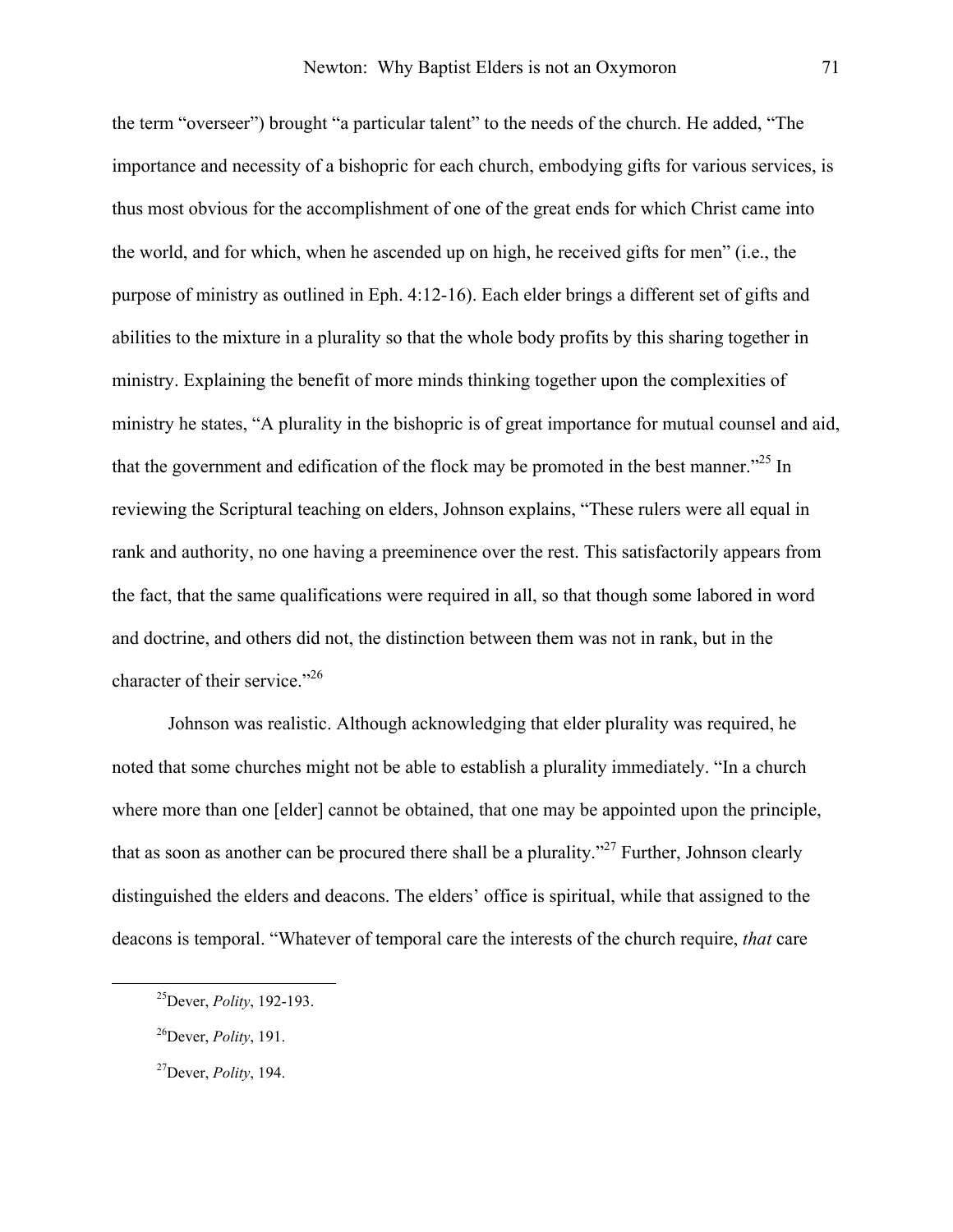falls upon the *deacons*, as the *servants* of the church."[28](#page-9-0) Of course, deacons function in plurality as well.

May we conclude that every Baptist church of the past had elder plurality? Obviously not. However, in light of Baptists' historical emphasis on the autonomy of the local church, clearly the Baptists we have noted believed plurality of elders to be the New Testament model. After surveying historical Baptist confessions, John Piper drew his own conclusion, "The least we can say from this historical survey of Baptist Confessions is that *it is false to say that the eldership is unbaptistic.* On the contrary, the eldership is more baptistic than its absence, and its disappearance is a modern phenomenon that parallels other developments in doctrine that make its disappearance questionable at best."<sup>29</sup>

The past two hundred years has witnessed the demise in elder plurality among Baptists. Pastors are expected to abandon the shepherding role for that of becoming "ranchers," a term used often by church growth leaders. Many well known pastors resemble corporate CEO's rather than the New Testament office of humble shepherd. Their staffs have taken on the corporate board air. Churches have become big businesses, requiring corporate structures that mirror many successful companies. Some of the mega-church pastors have achieved such success that they now advise businesses.

An honest examination at the condition of the church at large today raises questions regarding our diligence to conform to Scripture in our polity. Are our churches more conformed to the image of Christ? Are we so transformed by holiness of life that we are the salt and light in our communities that our Lord declared us to be? Are the moral and family values of church members appreciably different from the typical American home? Are local congregations

<span id="page-9-1"></span><span id="page-9-0"></span> <sup>28</sup>Dever, *Polity*, 196-197.